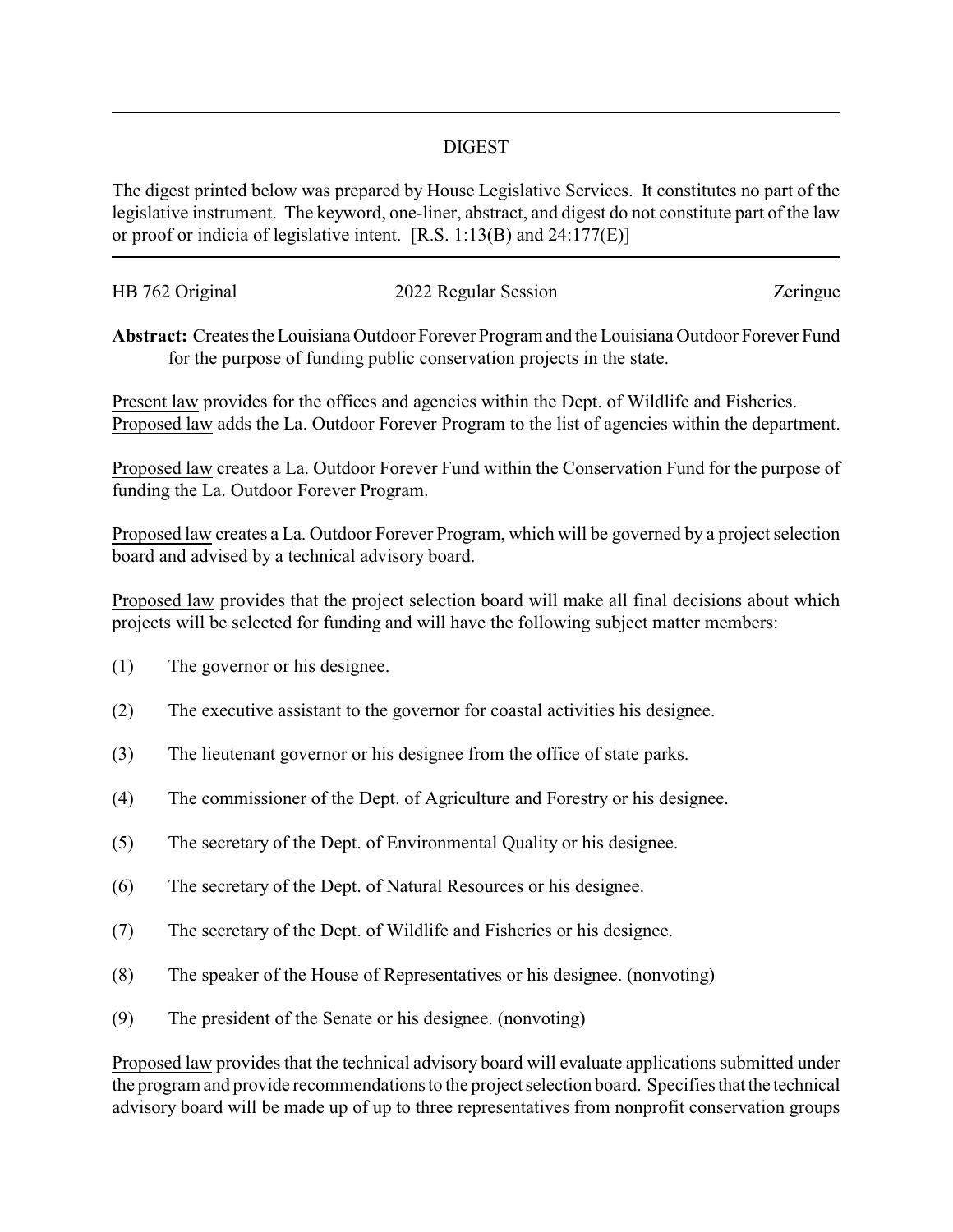in the state and subject matter representatives from:

- (1) The office of the governor.
- (2) The division of administration.
- (3) The office of coastal activities.
- (4) The office of state parks.
- (5) The Dept. of Agriculture and Forestry.
- (6) The Dept. of Environmental Quality.
- (7) The Dept. of Natural Resources.
- (8) The Dept. of Wildlife and Fisheries.

Proposed law provides that eligible applicants for program funding are state and local government entities as well as nonprofit organizations working in coordination with public agencies.

Proposed law provides that certain types of conservation projects are eligible for funding under the program, including:

- (1) Land conservation of important natural areas, including fish and wildlife habitat.
- (2) Water quality projects related to land conservation or land management, including those lands that protect drinking water supplies.
- (3) Working land, farms, and forested land.
- (4) Recreational properties related to important natural areas and public use.
- (5) Historic properties adjacent to or integral to habitat restoration or enhancement.

Proposed law requires that projects be evaluated and selected based on a clear, defensible, sciencebased process, which will be detailed in rules promulgated by the Dept. of Wildlife and Fisheries.

Proposed law requires that applications and information about applying be provided online.

Proposed law specifies that the program and all board activities will be subject to public meetings, public records, and ethics code requirements.

Proposed law specifies that the program will sunset on July 1, 2033.